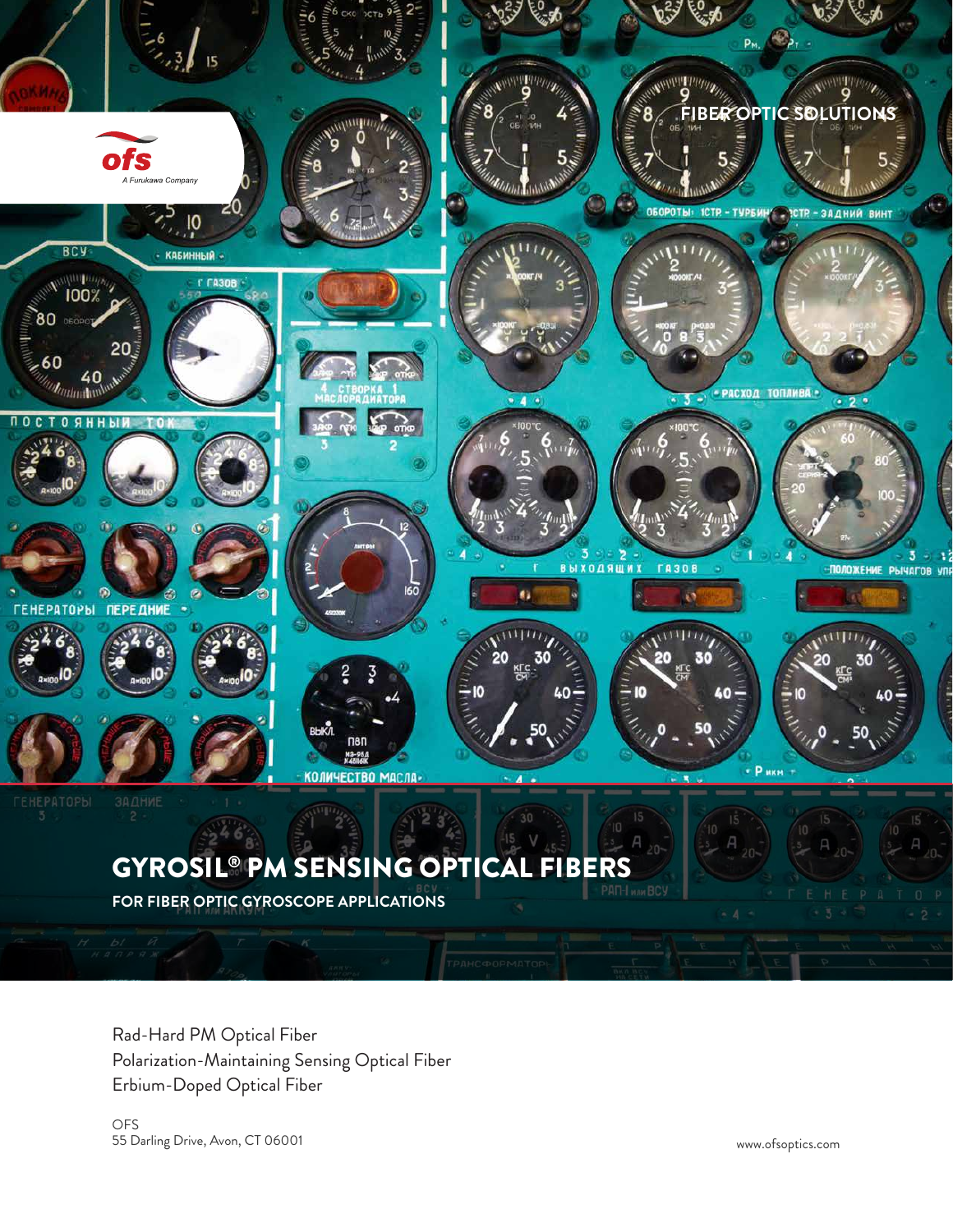

OFS is an industry leader in optical fiber design or modification for highly customized applications.

As your optical fiber solutions partner, we develop the right fibers, cables, and other specialty optical fiber products to meet and exceed the requirements of your application.

GyroSil® Polarization-Maintaining Sensing Fibers (PM) are reduced diameter, dual stress rod fibers designed for use in fiber optic gyroscopes where long lengths and small diameter coils are a requirement. OFS has been manufacturing polarization-maintaining optical fibers since the early 90's when TruePhase® PM Optical Fibers were introduced for telecommunications applications.

GyroSil Rad-Hard PM Optical Fiber is a new addition to the GyroSil Polarization-Maintaining (PM) Sensing Optical Fibers line of reduced diameter fibers. Also highlighted in this brochure is a standard OFS erbium optical fiber with good radiation performance suitable for gyroscope ASE sources.

## Polarization-Maintaining (PM) Optical Fiber

PM optical fibers are designed to have two distinct axes that each guide light at a different speed due to slightly different refractive indices. This "birefringence" is induced by building a significant degree of non-symmetrical stress in the fiber core. Non-PM optical fiber has a slight amount of birefringence caused by small geometrical asymmetries, bending or temperature changes. The larger stresses built into a PM optical fiber allow linearly polarized light which is launched into only one of the axes (either slow or fast), to be guided with negligible cross coupling to the opposing axis. Applications enabled by PM fiber include interferometry, modulators, and optical fiber sensors such as gyroscopes.

## Characteristics of PM Optical Fiber

The birefringence and crosstalk performance of a PM optical fiber is measured through these parameters:

**• h-parameter:** measures the degree to which the fiber maintains a linear polarization state - Amount of crosstalk per unit length  $h = \tanh^{-1}(Py/Px) / L$ , where Px is power exiting launched axis and Py is power exiting opposing axis.

(example: 10-5/m)

- **Beat length\*:** the length over which the phase difference between the 2 axes differs by  $2\pi$  -Typical values are 2 mm to 5 mm (the shorter the beat length, the greater the birefringence).
- \* *OFS specifies the beat length at the operating wavelength (1550 nm). A 2.5 mm beat length at 1550 nm will correspond to a beat length just over 1 mm measured at 633 nm, assuming a linear wavelength dependence.*



## Dual Stress Rod PM Optical Fiber

Cladding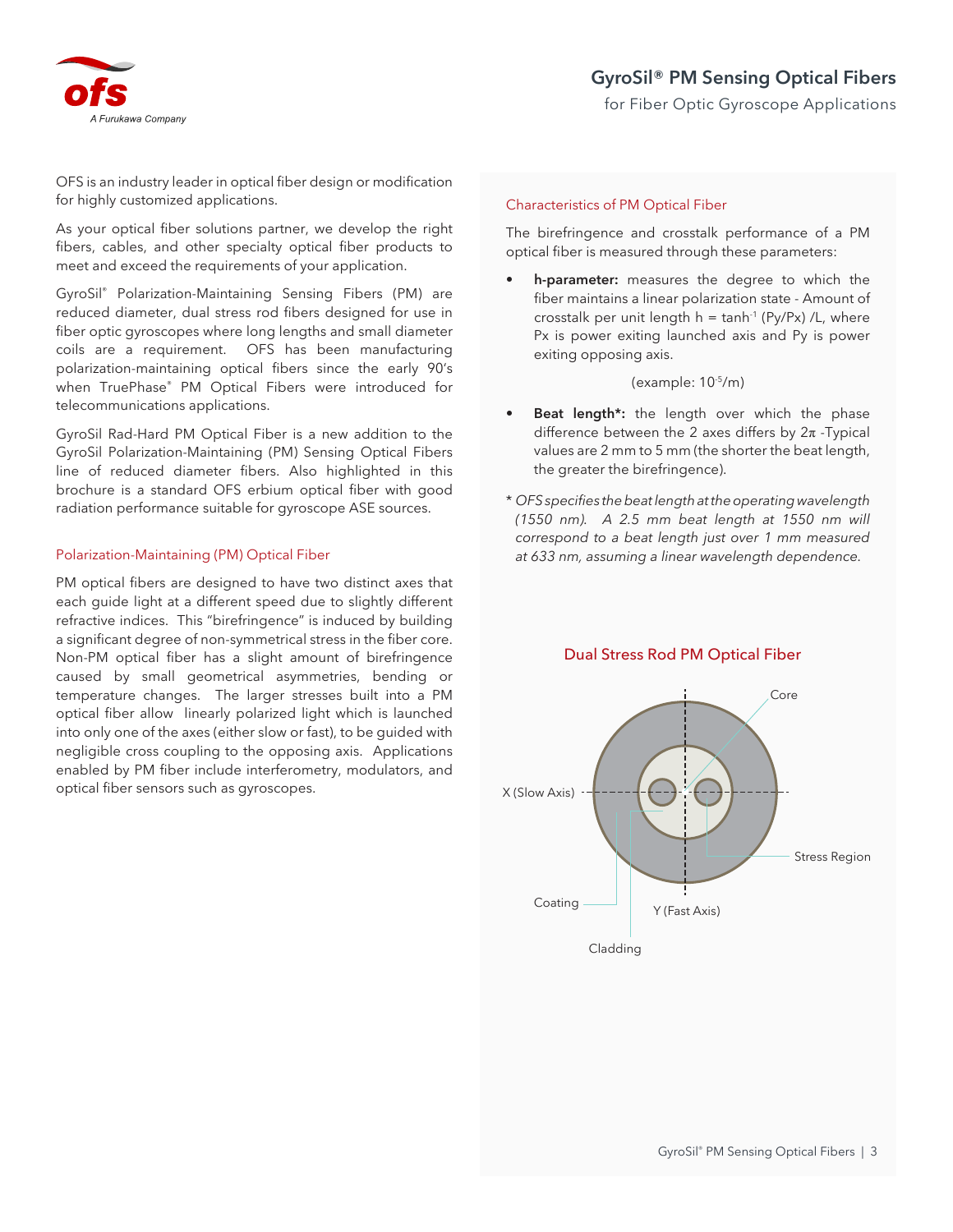

## **GyroSil® PM Sensing Optical Fibers**

for Fiber Optic Gyroscope Applications

## GyroSil PM Sensing Optical Fiber



*H-Parameter performance of GyroSil 1550 - 155 over temperature range of -60 to 100 °C*

In addition to high birefringence and low h-parameter, GyroSil PM sensing fibers have high numerical aperture, for excellent bend performance in small diameter coils. The dual acrylate coating system provides a soft inner layer to cushion the fiber during bend and a harder outer layer to protect against abrasion and other environmental contaminants.

A new proprietary processing method allows us to manufacture up to 150 kilometers from a single preform with high reliability and uniformity. Our stringent standards ensure small variation between preform draws.

| Specifications                                     |                          |                          |                                                    |                               |
|----------------------------------------------------|--------------------------|--------------------------|----------------------------------------------------|-------------------------------|
| Optical Properties                                 |                          |                          | <b>Optical Properties</b>                          |                               |
|                                                    | GyroSil 1550-155         | GyroSil 1550-135         |                                                    | GyroSil 840-175B              |
| Center operating wavelength                        | 1550 nm                  | 1550 nm                  | Center operating wavelength                        | 840 nm                        |
| Cut-off wavelength                                 | $< 1500$ nm              | $< 1500$ nm              | Cut-off wavelength                                 | $< 800$ nm                    |
| Mode field diameter @ 1550 nm                      | $6.4 \pm 0.5 \,\mu m$    | $6.4 \pm 0.5 \,\mu m$    | Mode field diameter @ 840 nm                       | $4.3 \pm 1.0 \,\mu m$         |
| Attenuation @ 1550 nm                              | $< 1.0$ dB/km            | $< 1.0$ dB/km            | Attenuation @ 840 nm                               | $<$ 4.0 dB/km                 |
| <b>PM Properties</b>                               |                          |                          |                                                    |                               |
| h-parameter, shipping spool<br>at room temperature | $< 2 \times 10^{-5}$ 1/m | $< 2 \times 10^{-5}$ 1/m | h-parameter, shipping spool<br>at room temperature | $< 2 \times 10^{-5}$ 1/m      |
| Beat length @ 1550 nm                              | $<$ 3.5 mm               | $<$ 3.5 mm               | Beat length @ 840 nm                               | $\leq 1.8$ mm                 |
| Beat length @ 633 nm*                              | $< 1.5$ mm               | $< 1.5$ mm               | Beat length @ 633 nm**                             | $< 1.4$ mm                    |
| Geometrical                                        |                          |                          |                                                    |                               |
| Cladding diameter                                  | $80 \pm 1 \,\mu m$       | $80 \pm 1 \,\mu m$       | Cladding diameter                                  | $80 \pm 1 \,\mathrm{\upmu m}$ |
| Coating diameter                                   | $155 \pm 5 \,\mu m$      | $135 \pm 5 \,\mu m$      | Coating diameter                                   | $175 \pm 5 \,\mu m$           |
| Core concentricity error                           | $< 0.5 \mu m$            | $< 0.5 \mu m$            | Core concentricity error                           | $< 0.5 \mu m$                 |
| Proof test level                                   | 100 kpsi                 | 100 kpsi                 | Proof test level                                   | 100 kpsi                      |
| <b>Order by Part Number</b>                        | 27322                    | 35889                    |                                                    | 88265                         |

\* Estimated from 1550 nm beat length measurement by linear extrapolation.

\*\* Estimated from 840 nm beat length measurement by linear extrapolation.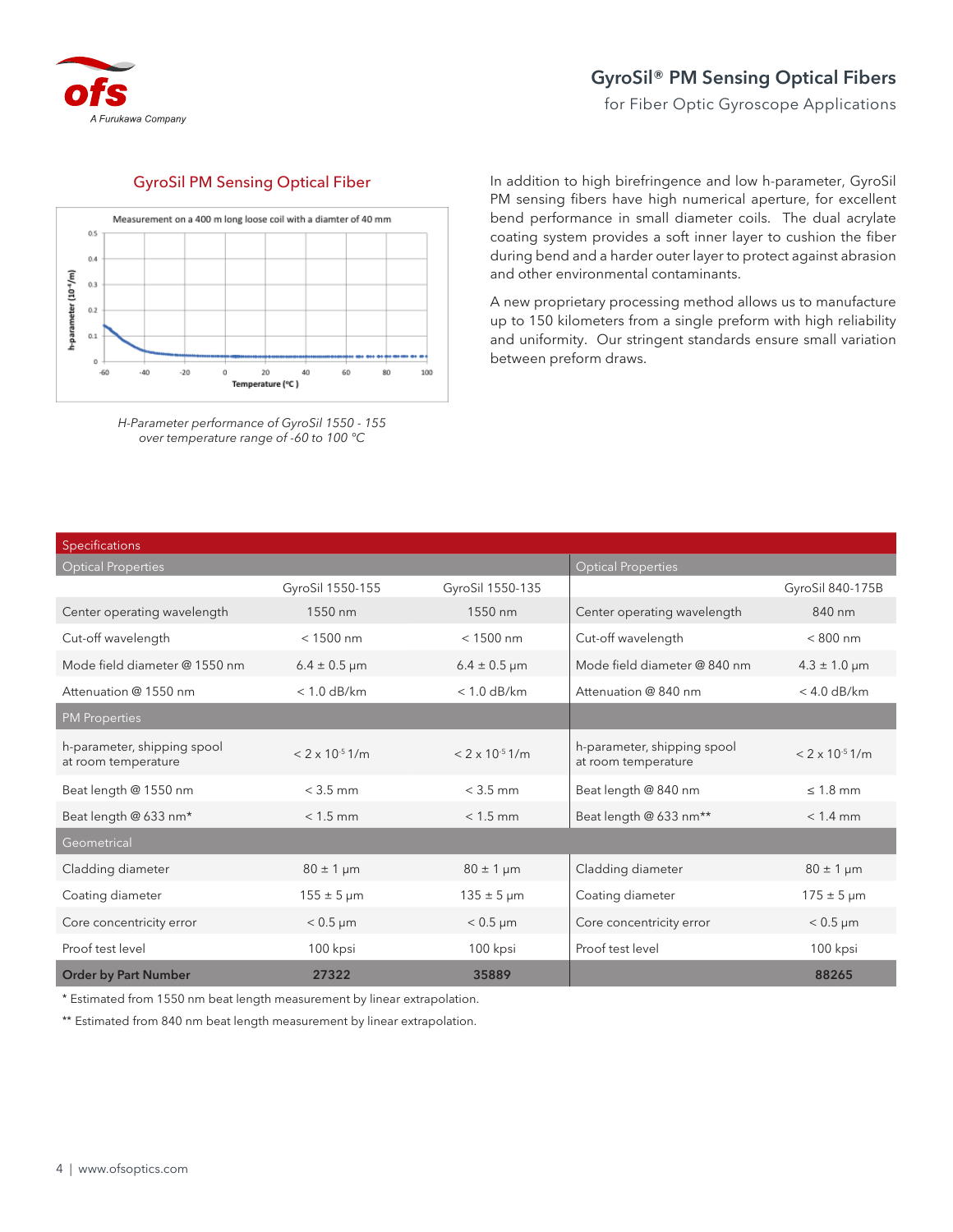

Designed with a pure silica core, GyroSil Rad-Hard PM Optical Fiber enables fiber optic gyroscope performance in radiation environments. In addition to outstanding radiation performance, this optical fiber offers excellent PM properties as well as stability over temperature.

OFS has designed a novel index profile that eliminates the germanium typically used to dope the core of optical fibers. Germanium doped fibers are highly sensitive to radiation which results in induced attenuation to such a degree that performance is compromised. Pure silica core fiber offers radiation induced losses many times lower than germanium doped fibers and radiation performance in the GyroSil Rad-Hard PM is further optimized through draw conditions. The depressed clad design with an 80 µm cladding diameter yields a fiber with excellent bend performance to accommodate the long length, small diameter coils used in gyroscopes. The dual acrylate coating system with a softer inner layer cushions the fiber during bend while the harder outer layer protects against abrasion and other environmental contaminants.

A new proprietary processing method allows us to manufacture up to 150 kilometers from a single preform with high reliability and uniformity. Our stringent standards ensure small variation between preform draws.

## GyroSil 1550 Rad-Hard PM Optical Fiber

GyroSil Rad-Hard PM Optical Fibers for Optical Fiber Gyroscopes are made with Pure Silica core for improved–radiation resistance. They have reduced diameter cladding of 80 μm plus excellent bend performance in small diameter coils. The base fiber with 1550 nm operating wavelength is offered with a 145 μm diameter dual acrylate coating.



*H-parameter performance over temperature range -65 to 110 °C measured on 200 m of fiber wound in a coil with 20 mm diameter.*

| <b>GyroSil Rad-Hard PM Fiber Specifications</b> |                          |  |  |  |
|-------------------------------------------------|--------------------------|--|--|--|
|                                                 | GyroSil 1550 Rad-Hard PM |  |  |  |
| <b>Optical Properties</b>                       |                          |  |  |  |
| Center operating wavelength                     | 1550 nm                  |  |  |  |
| Cut-off wavelength                              | $< 1550$ nm*             |  |  |  |
| Mode field diameter @ 1550 nm                   | $8.9 \pm 0.5 \,\mu m$    |  |  |  |
| Attenuation @ 1550 nm                           | $< 1$ dB/km              |  |  |  |
| <b>PM Properties</b>                            |                          |  |  |  |
| h-parameter, shipping spool at room temperature | $< 5 \times 10^{-5}$ 1/m |  |  |  |
| Beat length @ 1550 nm                           | $< 4.0$ mm               |  |  |  |
| Beat length @ 633 nm**                          | $< 1.7$ mm               |  |  |  |
| Geometrical                                     |                          |  |  |  |
| Cladding diameter                               | $80 \pm 1 \,\mu m$       |  |  |  |
| Coating diameter                                | $145 \pm 7 \,\mu m$      |  |  |  |
| Core concentricity error                        | $< 0.5 \mu m$            |  |  |  |
| Proof test level                                | 100 kpsi                 |  |  |  |
| <b>Order by Part Number:</b>                    | 27304                    |  |  |  |

\* Cutoff is optimized for application in a coiled configuration at the operating wavelength, 1550 nm

\*\* Estimated from 1550 nm beat length measurement by linear extrapolation.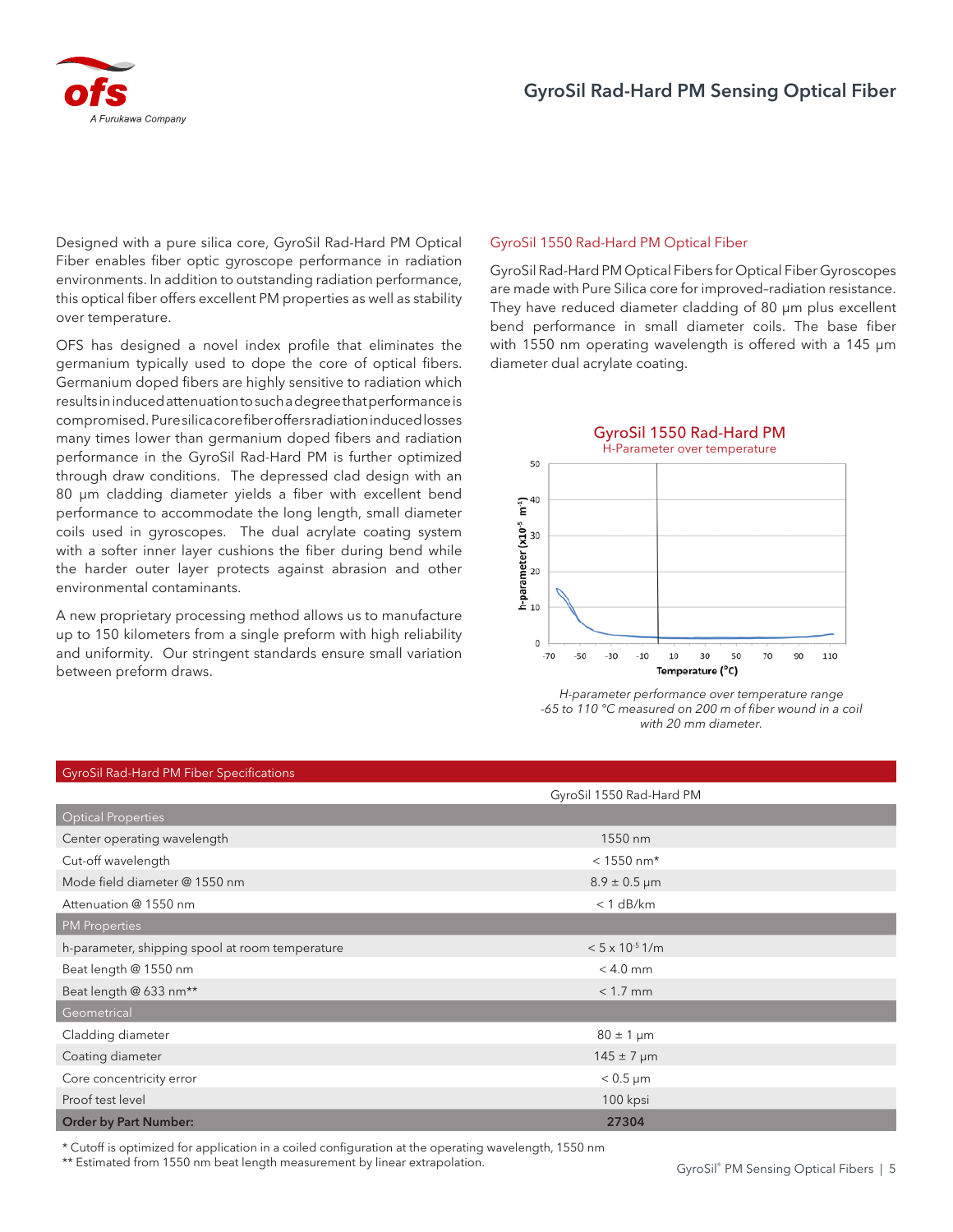

## RightWave® Erbium-doped Optical Fibers

OFS offers RightWave Erbium-doped Optical Fibers for ASE source applications with a high NA and moderate erbium concentration. The 80 µm clad allows for very tight bend radii without compromising device reliability. HG980-80 features high-power conversion efficiency with low back-scattering for ASE stability, excellent lot-to-lot uniformity, and low, consistent splice loss. OFS EDF products meet the most stringent standards for performance and reliability.

Accurate prediction of EDF performance is essential to applications design. OFS offers specialized OASiX® Amplifier Simulation System Software, which allows the designer to predict EDFA performance at all pump powers for the specific lot of EDF purchased. OASiX is also available in a DLL version for compatibility with external optimization tools.

| Specifications                |                       |                       |
|-------------------------------|-----------------------|-----------------------|
|                               | RightWave ASE 25 80   | RightWave HG980       |
| <b>Optical Properties</b>     |                       |                       |
| Peak absorption @ 1530 nm     | $25 \pm 3$ dB/m       | $17.0 \pm 2.0$ dB/m   |
| Numerical aperture            | $0.31 \pm 0.02$       | $0.26 \pm 0.02$       |
| Cutoff wavelength             | 930 nm                | 920 nm                |
| Mode field diameter @ 1550 nm | $4.3 \pm 0.7 \,\mu m$ | $5.1 \pm 0.7 \,\mu m$ |
| Cladding diameter             | $80 \mu m$            | $125 \mu m$           |
| Coating diameter              | $165 \mu m$           | $245 \mu m$           |
| Loss @ 1200 nm                | $\leq$ 25 dB/km       | $\leq 10$ dB/km       |
| Core eccentricity             | $\leq 0.5$ µm         | $\leq 0.3$ µm         |
| Mechanical and Testing Data   |                       |                       |
| Proof test level              | 2% (200 kpsi)         | 2% (200 kpsi)         |
| <b>Order by Part Number:</b>  | 35644                 | 61379                 |

**Typical Applications:** ASE Source Applications Pumping at either 980 or 1480 nm\* • Small Form-factor ASE Sources

\* *FITEL® 1480 Pump Laser Diode Module (with Isolator) available. For more information, ask your sales representative.*

**Options:** Coils, Custom Designs, Customized Spectral Shape, HG980 80 also Available in Standard 125 µm, Cladding Size with 250 µm Coating, and Tighter Optical Property Specifications

## Next Generation PM Designs

For next generation / enhanced performance gyroscopes, OFS Labs has broad capabilities in the area of fiber modeling, design and fabrication. Our R&D team will work with you to create fiber designs/prototypes that will bring you to the next level of performance. Once a prototypes is approved, the design can be rapidly transferred to manufacturing.